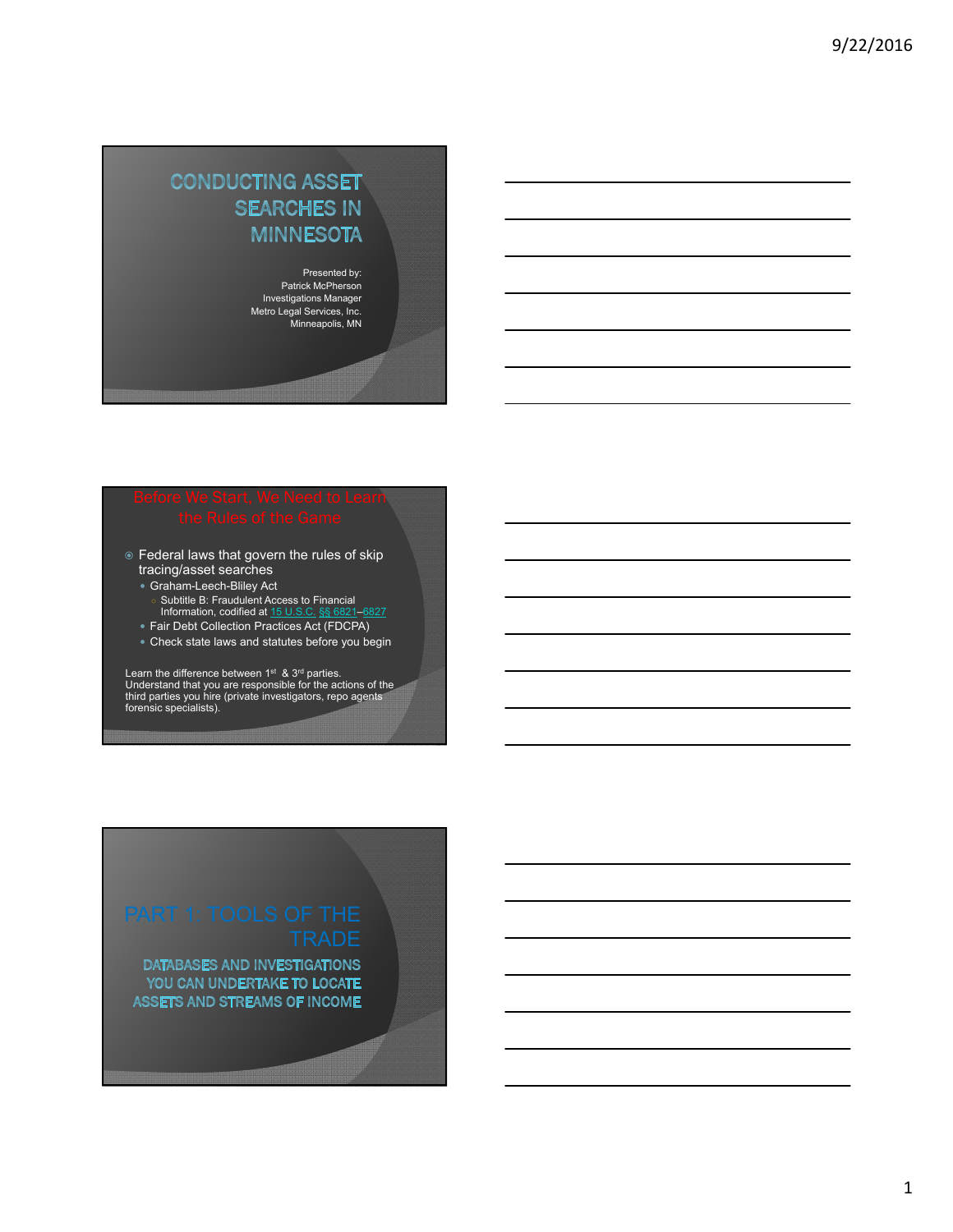## Free Databases

- Google.com , Dogpile.com, Bing.com, etc. Learn to use the shortcuts
	- Whois.com to find the owners of a domain name Government records
	- County tax assessor, court records, etc.
	- SEC Filings (Edgar)
	- F.A.A. Registry (small planes)
	- UCC Filings (free at MN S.O.S. if searched by file number. \$5.00 by name)
	- Minnesota D.N.R. records
	- U.S. Department of Transportation S.A.F.E.R. System

## Proprietary Databases

- www.clear.com (Thomson Reuters) www.accurint.com (Lexis/Nexis) www.TLO.com (Trans Union)
- 
- 
- ◎ www.microbuilt.com

Make sure you understand price structure before you sign a contract.

Information from 3<sup>rd</sup> party databases make up about 40% of the information in our reports. Verify 3<sup>rd</sup> party information with direct source information whenever possible.

Don't rely on 3<sup>rd</sup> party data fro the most current information. Always look at the freshness date for the data you are using. Some databases update weekly and other only update information once or twice a year.

Analyze the underlying data. Look at the address history, phone numbers and I.P. addresses. This is where some of the most useful data is.

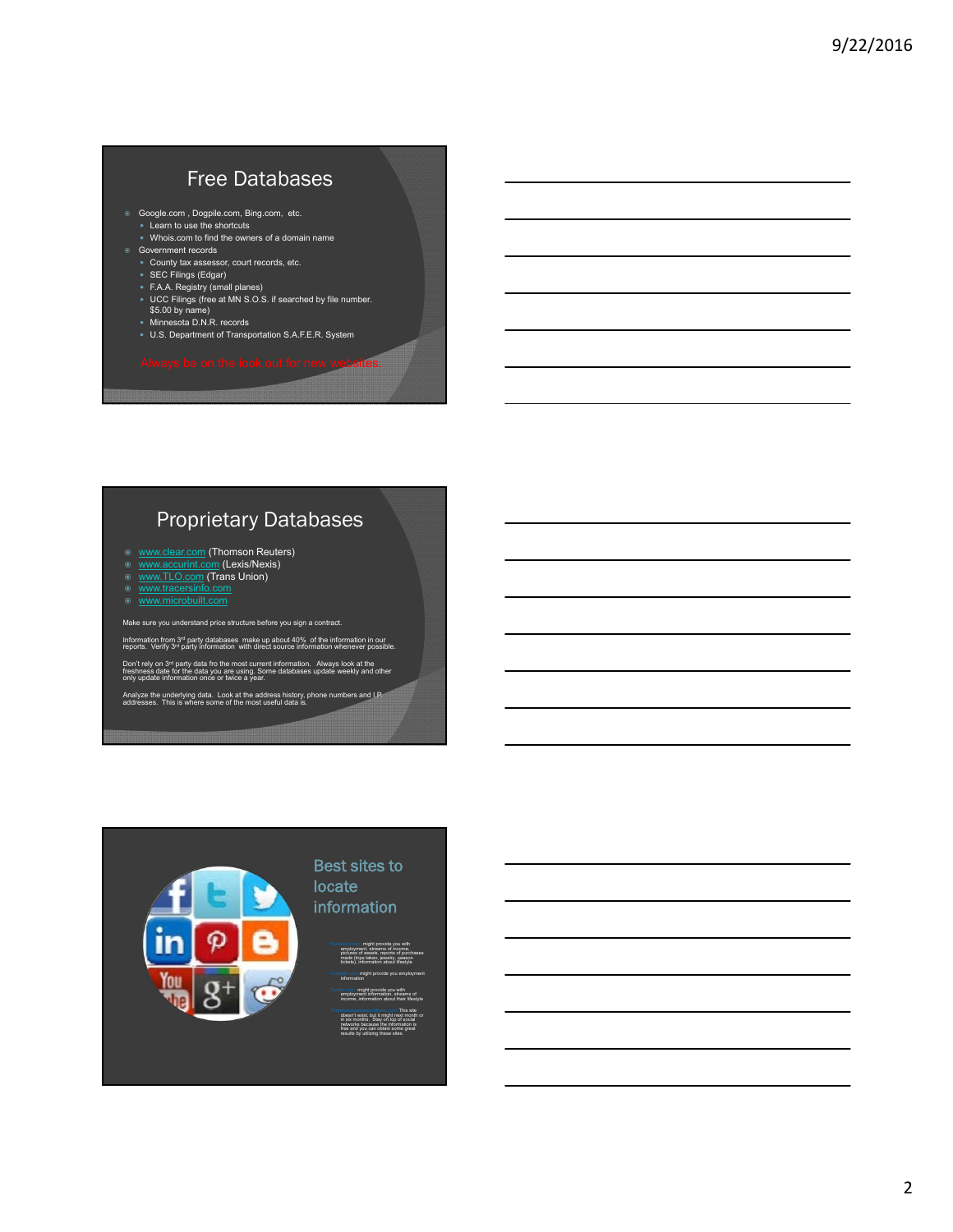

# Garbage

What can we find? Correspondence from banks, brokerages and other financial institutions. Receipts from assets purchased Pay stubs

Is it legal? U.S. Supreme Court Case California v. Greenwood MN Court of Appeals Case A13-1864



Surveillance on an individual can uncover employment, banking relationships and other assets.

Surveillance on an individual can also show that the subject isn't working and assets like his home, collector car or recreational vehicles have depreciated.

A field visit to a company can expose inventory, heavy equipment and other assets, the amount of business a company engages in, banking relationships.

I would only suggest surveillance as a last ditch effort if you have a subject who appears relatively solvent, but other avenues have failed.

**PART TWO: SEIZING ASSETS**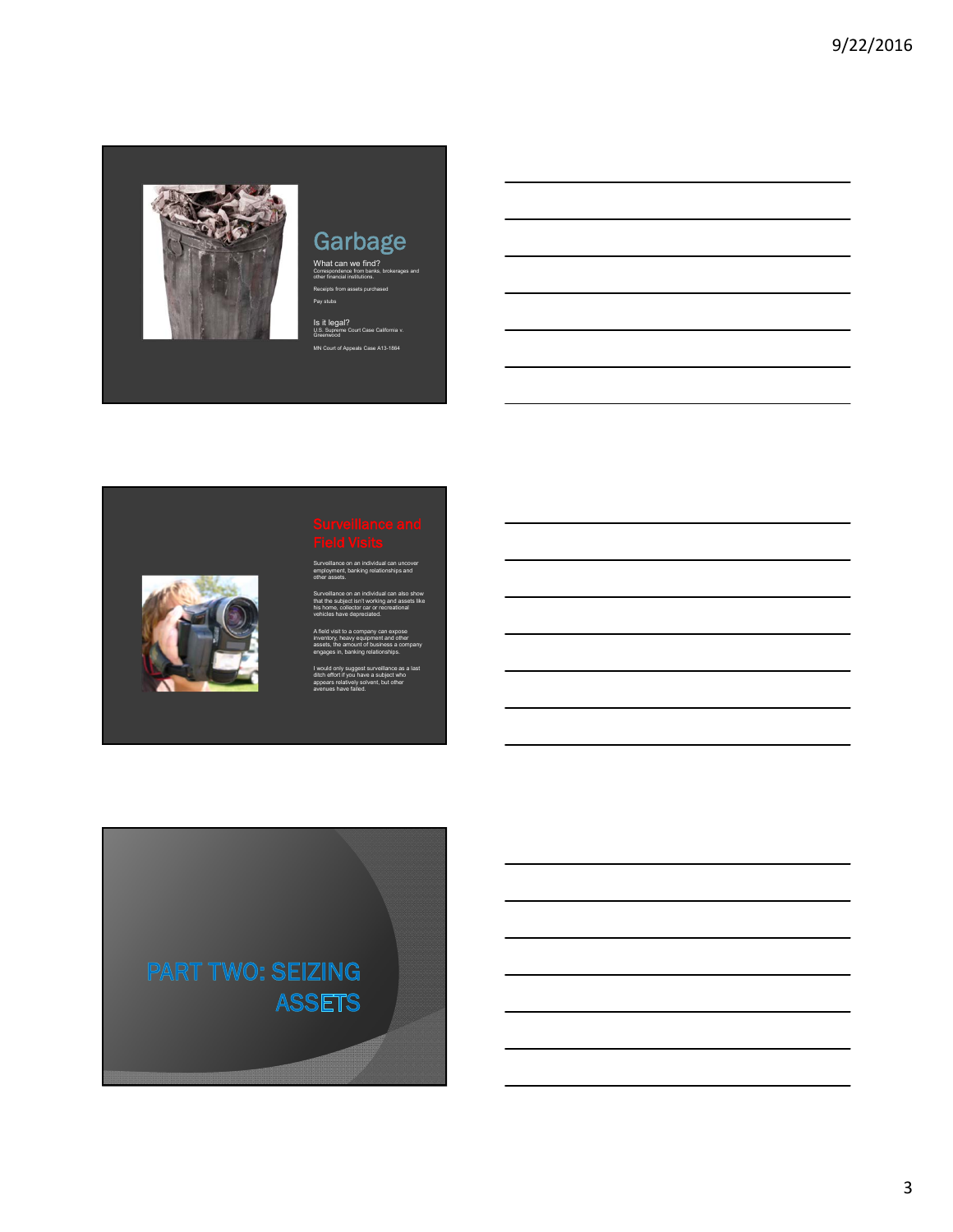**Subd 1.Exemption. Subd. 2.Bible and musical instrument Subd. 3.Pew and burial lot. Subd. 4.Personal goods. Subd. 5.Farm machines. Subd. 6.Tools of trade. Subd. 7.Value limitations. Subd. 8.University apparatus. Subd. 9.Exempt property claims. Subd. 10.Insurance proceeds. Subd. 11.Beneficiary associations. Subd. 12.Manufactured home. Subd. 12a.Motor vehicles.**

**Subd. 13.Earn Subd. 14.Public assistance Subd. 15.Minor child earnings. Subd. 17.Selection. Subd. 18.Natural persons limitation. Subd. 19.Waiver. Subd. 20.Traceable funds. Subd. 21.Value. Subd. 22.Rights of action. Subd. 23.Life insurance aggregate interest. Subd. 24.Employee benefits. Subd. 25.Proceeds for improvements to** 

rty.

### .<br>Ins of these exe

- <u>lin com is a</u> great source to locate traditional employment
- offers pay per search employment searches o Look at Social
- $\epsilon$  has the following options Express Service – Instantly look up client with only an SSN. Batch Service – Run your entire caseload with
- ease. The Work Number Alert – Monitor your entire caseload on a monthly or quarterly basis, you set the timeframe. quifax offers:
- Google cell phone and email addresses ● Some professional **Some profession**<br>licenses list the<br>subject's current
- subject's current employer networks to locate
- employment or changes in employment status

- **Subcontract websites: www.elance.com,** www.upwork.com & www.freelancer.com
- Craigslist.com is a great source for cash jobs.
- Websites that advertises services or products.
- Selling products on Ebay.com or Amazon.com
- Business entities registered at the Minnesota Secretary of State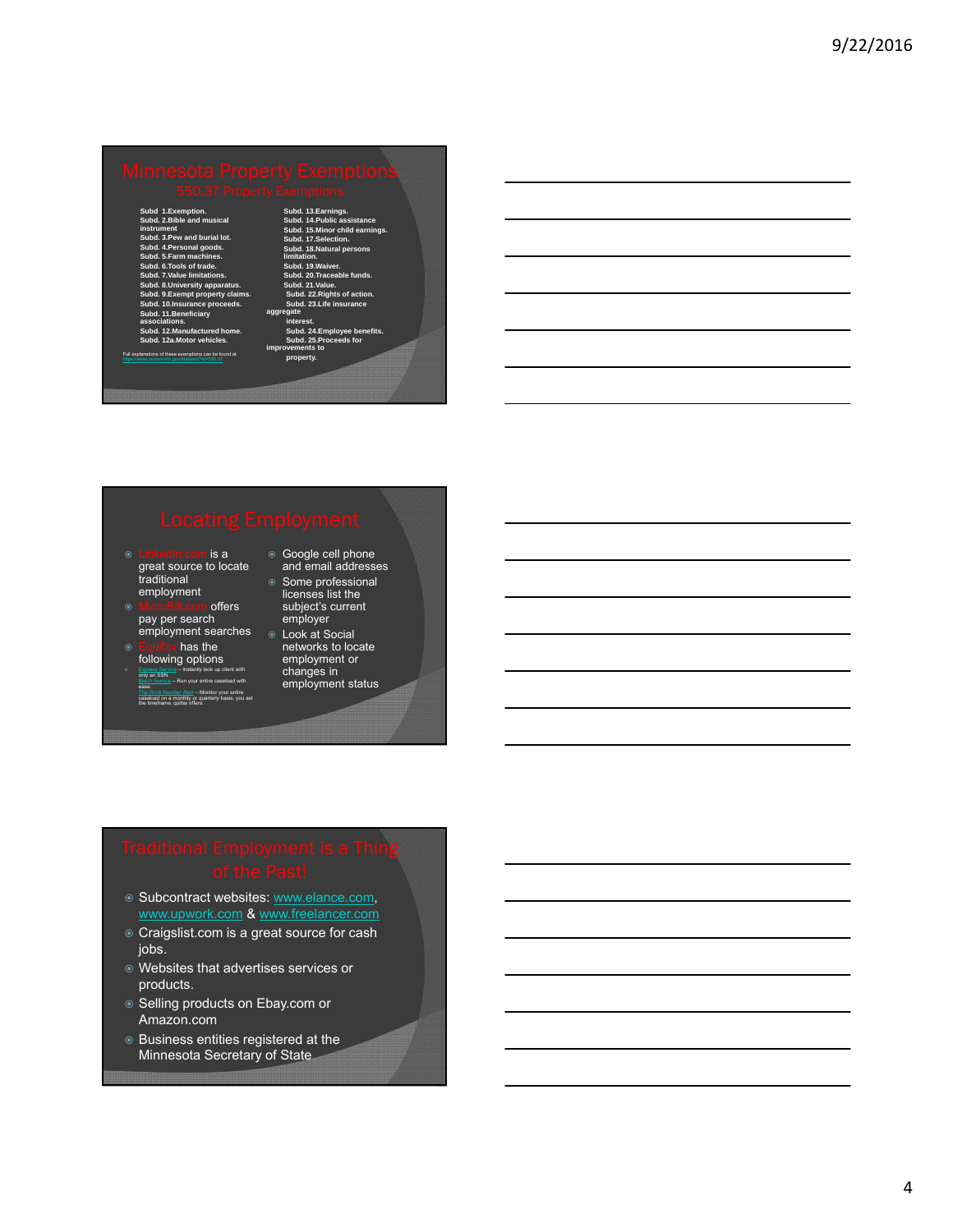Make sure you understand all the fees and deposits charged by the sheriff. It

varies from county to county. Some sheriff departments charge a flat fee and other take a percentage of the sale.

### 550.37 PROPERTY EXEMPT

Subd. 12a.Motor vehicles. One motor vehicle to the extent of a value not exceeding \$4,600; or one motor vehicle to the extent of a value not exceeding \$46,000 that has been modified, at a cost of not less than \$3,450, to accommodate the physical disability making a disabled person eligible for a certificate authorized by section **169.345.** 



le to loc te any<br>IN 550.37.



### Jy jet skis or ATVs to be nice to them.

Liens are sometimes filed with the DNR or as a UCC, but most of the time these vehicles are financed by note loans. Creditors would rather collect on the note loan than reposes the vehicle.

Use **www.nadaguides.com** to establish the value of the vehicle. I would suggest using the low retail when you evaluate the value of the vehicle.

- $\circ$  Conduct a certified O&E Search before foreclosing on a property.
- Conduct a field visit to determine the condition of the property
- Look at seizing rents instead of/in conjunction with foreclosing on rental property
- Review Statute 510.01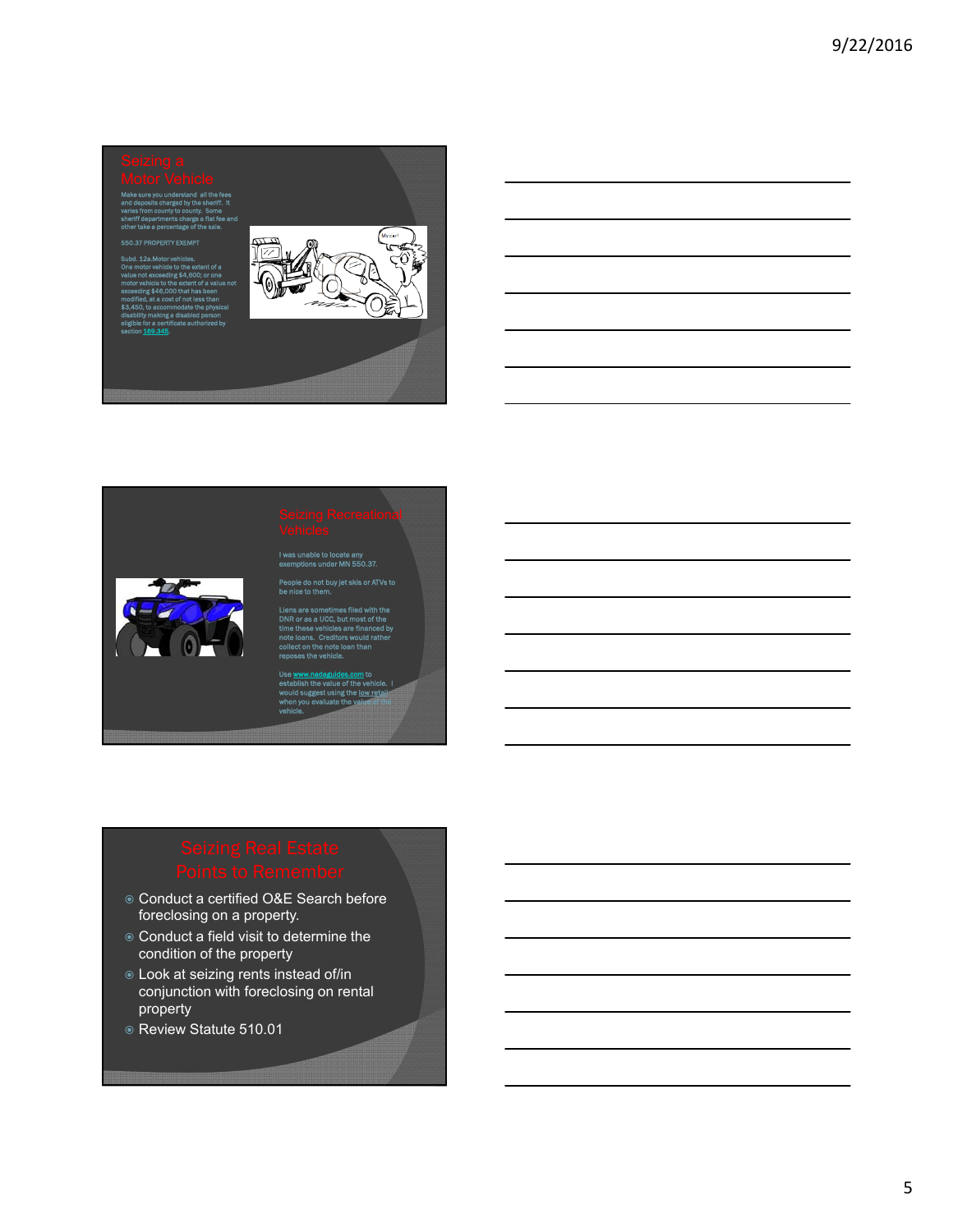- There is no magic search engine to locate banking information.
- Look at lien holders, employers and court records to uncover banking relationships
- Review credit bureaus
- Pull garbage. You won't find bank statements, but you may find disclosure statements.

- **Exemptions** 
	-
	-
	- **INOSt government benefits, including Social Security, unemployment**<br>
	insurance, veterans' benefits and public assistance<br>
	A percentage of your earned wages, which varies by state<br>
	4 Almony or child support payments, and o
	-
	-
	- Amounts received due to a wrongful death claim or from life insurance
	- Payments due to personal bodily injury, in an amount that varies by state
	- Proceeds of guaranteed student loans

- mentment summons<br>ution along with an in<br>of an Exemption Form
- Form upon the financial institution along with an important Notice,<br>International two copies of an Exemption Form.<br>The requirements for the Gamishment Summons are set forth in<br>Minnesota Statute 571.74. This statute contain
- Minnesota Statute 571.75 contains an example form for the Disclosure Form you may copy if you wish. This stable is online<br>at https://www.revisor.org/2000/2000/2000/2012/15<br>Minnescka Stable 571.912 contains example forms for the<br>Important Notice. Instructions and Exemption Form yo
- **The Bank's Retention** The bank must retain as much of the amount the debtor owes to you as the bank holds for the debtor, but not more than 110% of
- your claim.
- Fair Debt Collection Warning<br>The Fair Debt Collection Practices Act providels uneflicat lactical<br>option: Auto concellor producted and the language. This debt of<br>alternative collect a debt. Any information offstation will b
- **Notice to the Debtor** You must mail to the debtor a copy of the Garnishment Summons and anything else that you served on the debtor's bank, within 5
- 
- days of series on the back will be therefore to clear. The control of the control of the control of the control of the control of the control of the control of the control of the control of the control of the control of th